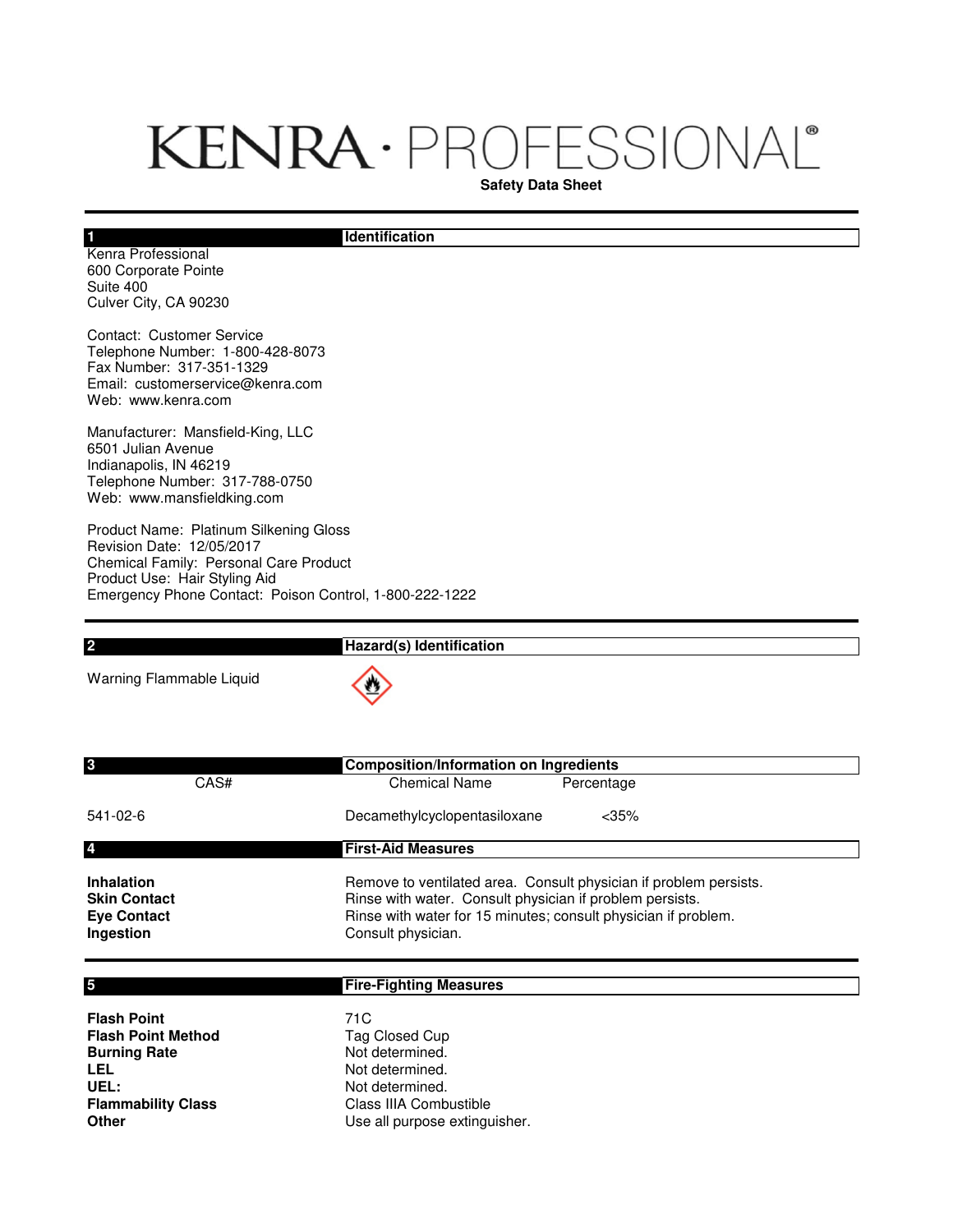**6**

## **Accidental Release Measures**

Small amounts can be washed to a drain with water or absorbed with the appropriate material and disposed of in accordance with local, sate and federal guidelines. Recycle plastic containers whenever possible.

|                                                                                                                                                                                                                                 | <b>Handling and Storage</b>                                                                                                                                                          |
|---------------------------------------------------------------------------------------------------------------------------------------------------------------------------------------------------------------------------------|--------------------------------------------------------------------------------------------------------------------------------------------------------------------------------------|
| <b>Handling Precautions</b><br><b>Storage Requirements</b>                                                                                                                                                                      | For external use only. Avoid eye contact. Keep out of the reach of children.<br>Avoid open flame.<br>Avoid extreme heat and freezing temperatures.                                   |
| 8                                                                                                                                                                                                                               | <b>Exposure Controls/Personal Protection</b>                                                                                                                                         |
| <b>Engineering Controls</b><br><b>Protective Equipment</b>                                                                                                                                                                      | None needed for normal use.<br>None needed for normal use.                                                                                                                           |
| 9                                                                                                                                                                                                                               | <b>Physical and Chemical Properties</b>                                                                                                                                              |
| Appearance<br><b>Physical State</b><br>Odor<br><b>Vapor Pressure</b><br><b>Vapor Density</b><br><b>Boiling Point</b><br><b>Freezing/Melting Point</b><br><b>Solubility</b><br><b>Specific Gravity</b><br><b>Viscosity</b><br>рH | <b>Transparent Yellow</b><br>Liquid<br>Fruity<br>Not determined<br>Not determined<br>Not determined<br>Not determined<br>Insoluble in Water<br>$0.945 +/-$<br>>1500cP<br>N/A         |
| 10                                                                                                                                                                                                                              | <b>Stability and Reactivity</b>                                                                                                                                                      |
| <b>Stability</b><br><b>Conditions To Avoid</b><br><b>Materials To Avoid (Incompatibility)</b><br><b>Hazardous Polymerization</b>                                                                                                | Stable under normal conditions<br>None known.<br>Strong oxidizing or reducing agents.<br>Hazardous Decomposition Products Will not occur under normal conditions.<br>Will not occur. |
| 11                                                                                                                                                                                                                              | <b>Toxicological Information</b>                                                                                                                                                     |
| None.                                                                                                                                                                                                                           |                                                                                                                                                                                      |
|                                                                                                                                                                                                                                 |                                                                                                                                                                                      |

**12**

**Ecological Infromation**

None.

**13**

**Disposal Considerations**

Small amounts can be washed to a drain with water or absorbed with the appropriate material and disposed of in accordance with local, sate and federal guidelines. Recycle plastic containers whenever possible.